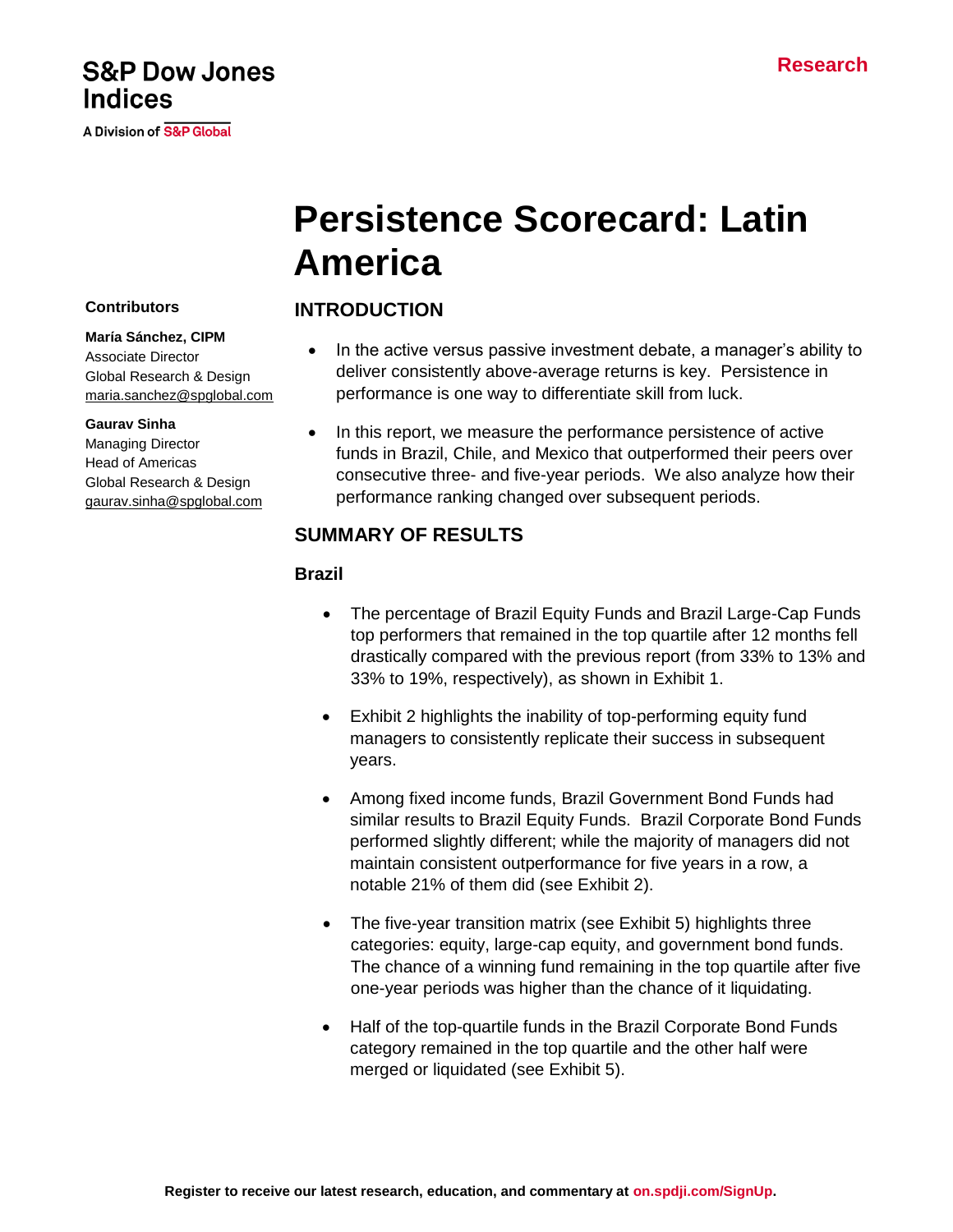#### **Chile**

- A majority of Chilean top-performing equity funds (56%) stayed in the top quartile for two consecutive years, but just 11% stayed the third year (see Exhibit 1).
- Exhibit 2 demonstrates the lack of persistence by equity managers in Chile—just 10% of top-performing funds in the first 12-month period repeated their outperformance after three years. None of the top-performing funds persisted after five years.
- Top-quartile managers in the first period of the three-year transition matrix that maintained their top-quartile status in the second period were more likely to stay in the first quartile (44%) than to move to lower quartiles (see Exhibit 3).
- The five-year transition matrix showed a lack of resilience among managers in the second quartile, with 70% of Chile Equity Funds being merged or liquidated (see Exhibit 5).

#### **Mexico**

- Of the funds in the Mexico Equity Funds category, 17% stayed in the top quartile for three consecutive years (see Exhibit 1).
- The five-year performance persistence test (see Exhibit 2) shows that top-quartile managers had difficulty replicating their outperformance in subsequent years. For the first and second one-year periods, just 9% of managers remained in the top quartile, and by the third year, none of them remained.
- Exhibit 6 shows that top-half managers in the first five-year period were resilient; 93% of them survived in the second five-year period.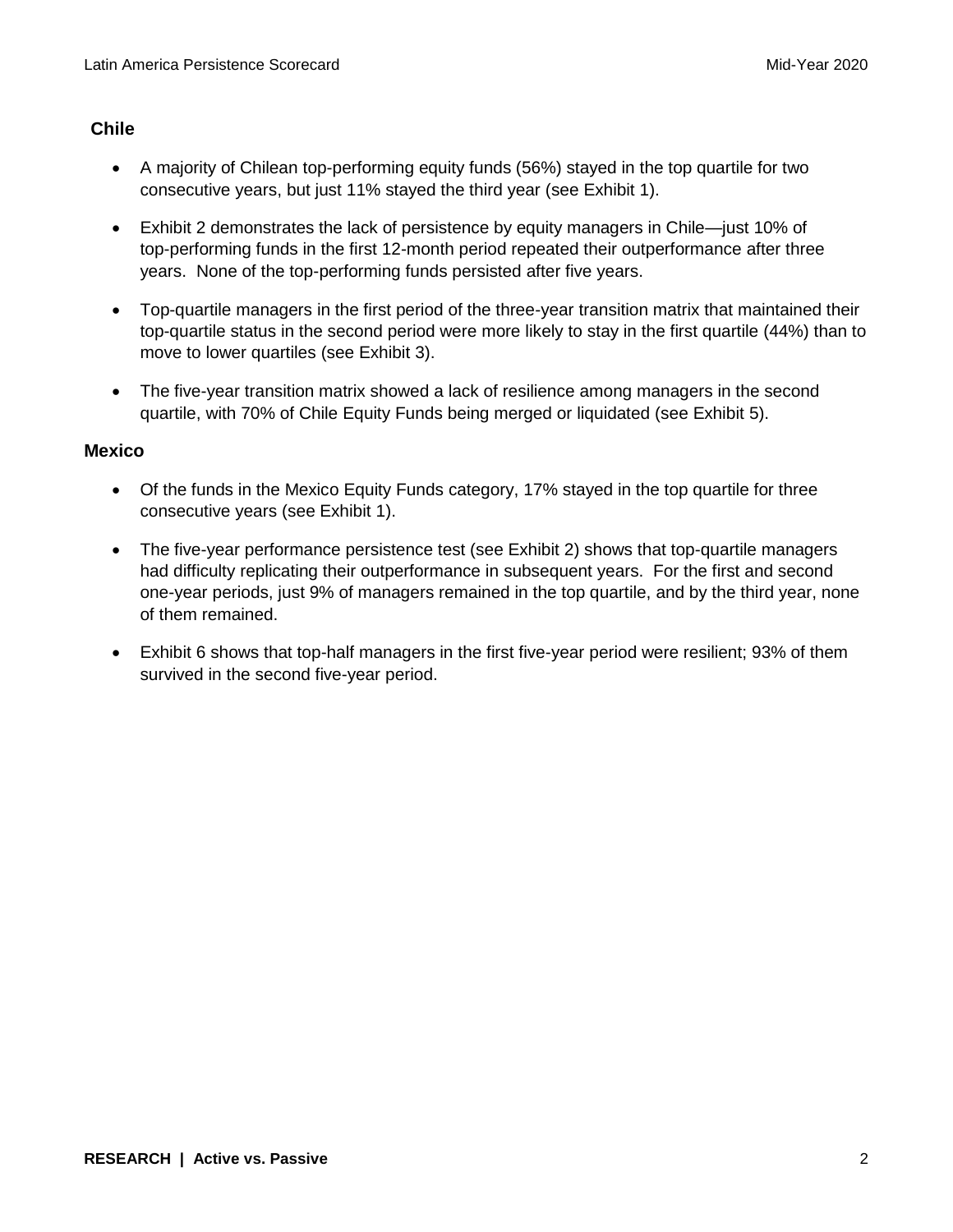## **ABOUT THE PERSISTENCE SCORECARD**

The phrase "past performance is not an indicator of future results" (or some variation thereof) can be found in the fine print of most mutual fund literature. Yet, due to either force of habit or conviction, investors and advisors consider past performance and related metrics to be important factors in fund selection. So does past performance really matter?

To answer this question, this scorecard tracks the consistency of top performers over yearly consecutive periods and measures performance persistence through transition matrices. Key features of the scorecard include the following.

- **Same Universe as [SPIVA](https://www.spglobal.com/spdji/en/spiva/article/spiva-latin-america/):** The scorecard follows the fund categories defined in the SPIVA<sup>®</sup> [Latin America Scorecard,](https://www.spglobal.com/spdji/en/spiva/article/spiva-latin-america/) a semiannual report that tracks the number of active funds in Brazil, Chile, and Mexico that beat their respective benchmarks over different time horizons.
- **Survivorship Bias Correction:** Many funds might be liquidated or merged during a period of study. However, for someone making an investment decision at the beginning of the period, these funds are part of the opportunity set. Unlike other commonly available comparison reports, S&P Persistence Scorecards account for the entire opportunity set, not just the survivors, thereby eliminating survivorship bias.
- **Data Cleaning:** The S&P Persistence Scorecards avoid double counting multiple share classes in all count-based calculations by using only the share class with the greatest assets. Index, leveraged, and inverse funds, along with other index-linked products, are excluded from the results, as this is meant to be a scorecard for active managers.
- **Tracking Reports of Top Performers:** The tracking reports show the percentages of funds that remain in the top quartile or top half rankings over consecutive three- and five-year periods.
- **Transition Matrices:** Transition matrices show the movements between quartiles and halves over two non-overlapping three- and five-year periods. They also track the percentage of funds that have merged or liquidated.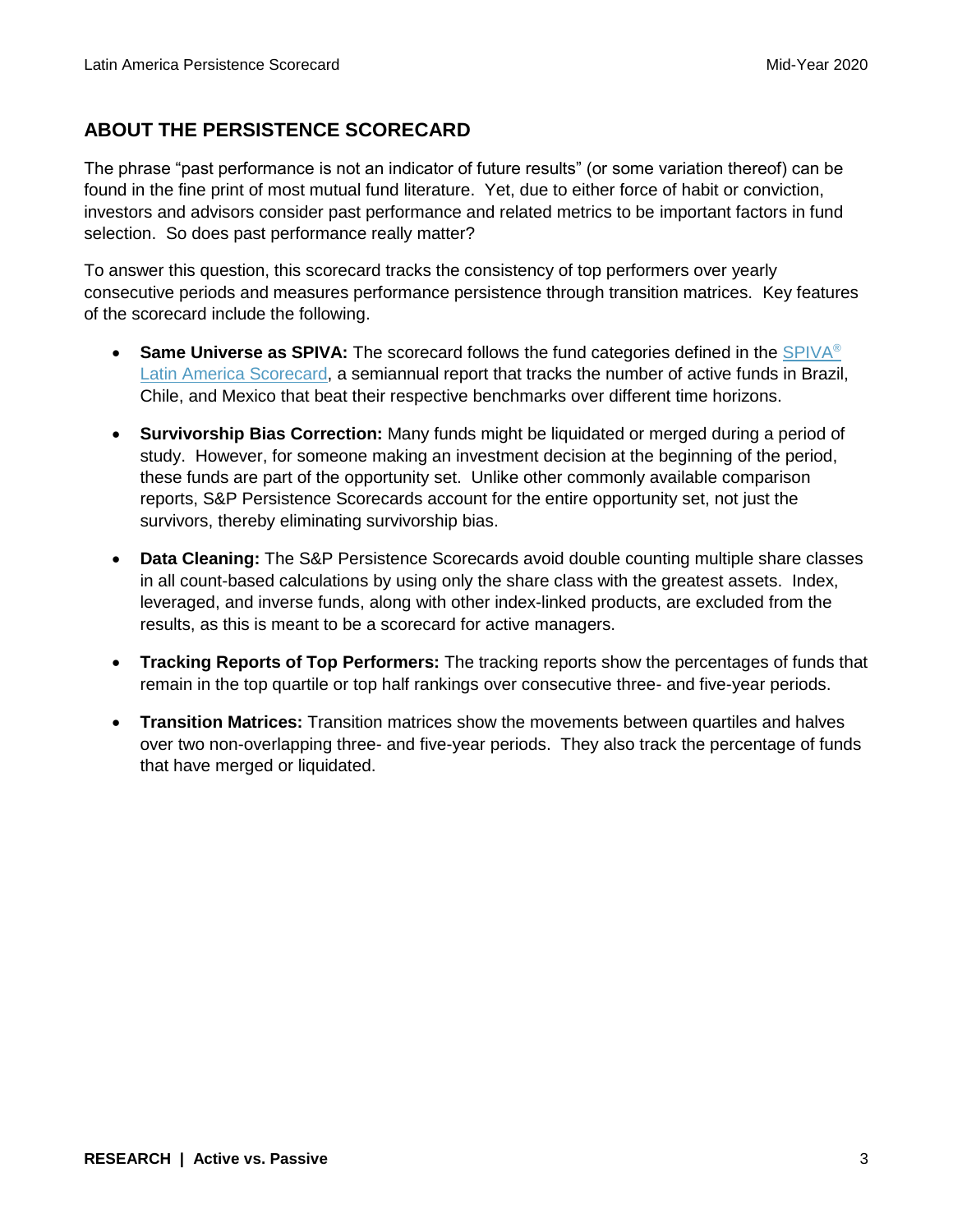## **EXHIBITS**

| <b>Exhibit 1: Performance Persistence of Funds over Three Consecutive 12-Month Periods</b> |                            |                                  |                                      |  |  |  |  |
|--------------------------------------------------------------------------------------------|----------------------------|----------------------------------|--------------------------------------|--|--|--|--|
| <b>FUND CATEGORY</b>                                                                       | <b>FUND COUNT AT START</b> |                                  | PERCENTAGE REMAINING IN TOP QUARTILE |  |  |  |  |
|                                                                                            | (JUNE 2018)                | <b>JUNE 2019</b>                 | <b>JUNE 2020</b>                     |  |  |  |  |
| <b>TOP QUARTILE</b>                                                                        |                            |                                  |                                      |  |  |  |  |
| <b>Brazil Equity Funds</b>                                                                 | 60                         | 13                               | 3                                    |  |  |  |  |
| Brazil Large-Cap Funds                                                                     | 21                         | 19                               | 10                                   |  |  |  |  |
| Brazil Mid-/Small-Cap Funds                                                                | 16                         | 38                               | 25                                   |  |  |  |  |
| <b>Brazil Corporate Bond Funds</b>                                                         | 35                         | 46                               | 23                                   |  |  |  |  |
| <b>Brazil Government Bond Funds</b>                                                        | 63                         | 37                               | 21                                   |  |  |  |  |
| <b>Chile Equity Funds</b>                                                                  | 9                          | 56                               | 11                                   |  |  |  |  |
| <b>Mexico Equity Funds</b>                                                                 | 12                         | 42                               | 17                                   |  |  |  |  |
| <b>FUND CATEGORY</b>                                                                       | <b>FUND COUNT AT START</b> | PERCENTAGE REMAINING IN TOP HALF |                                      |  |  |  |  |
|                                                                                            | (JUNE 2018)                | <b>JUNE 2019</b>                 | <b>JUNE 2020</b>                     |  |  |  |  |
| <b>TOP HALF</b>                                                                            |                            |                                  |                                      |  |  |  |  |
| <b>Brazil Equity Funds</b>                                                                 | 120                        | 38                               | 19                                   |  |  |  |  |
| Brazil Large-Cap Funds                                                                     | 41                         | 59                               | 29                                   |  |  |  |  |
| Brazil Mid-/Small-Cap Funds                                                                | 32                         | 63                               | 31                                   |  |  |  |  |
| <b>Brazil Corporate Bond Funds</b>                                                         | 69                         | 54                               | 38                                   |  |  |  |  |
| <b>Brazil Government Bond Funds</b>                                                        | 127                        | 73                               | 57                                   |  |  |  |  |
| Chile Equity Funds                                                                         | 18                         | 61                               | 28                                   |  |  |  |  |
| <b>Mexico Equity Funds</b>                                                                 | 23                         | 61                               | 30                                   |  |  |  |  |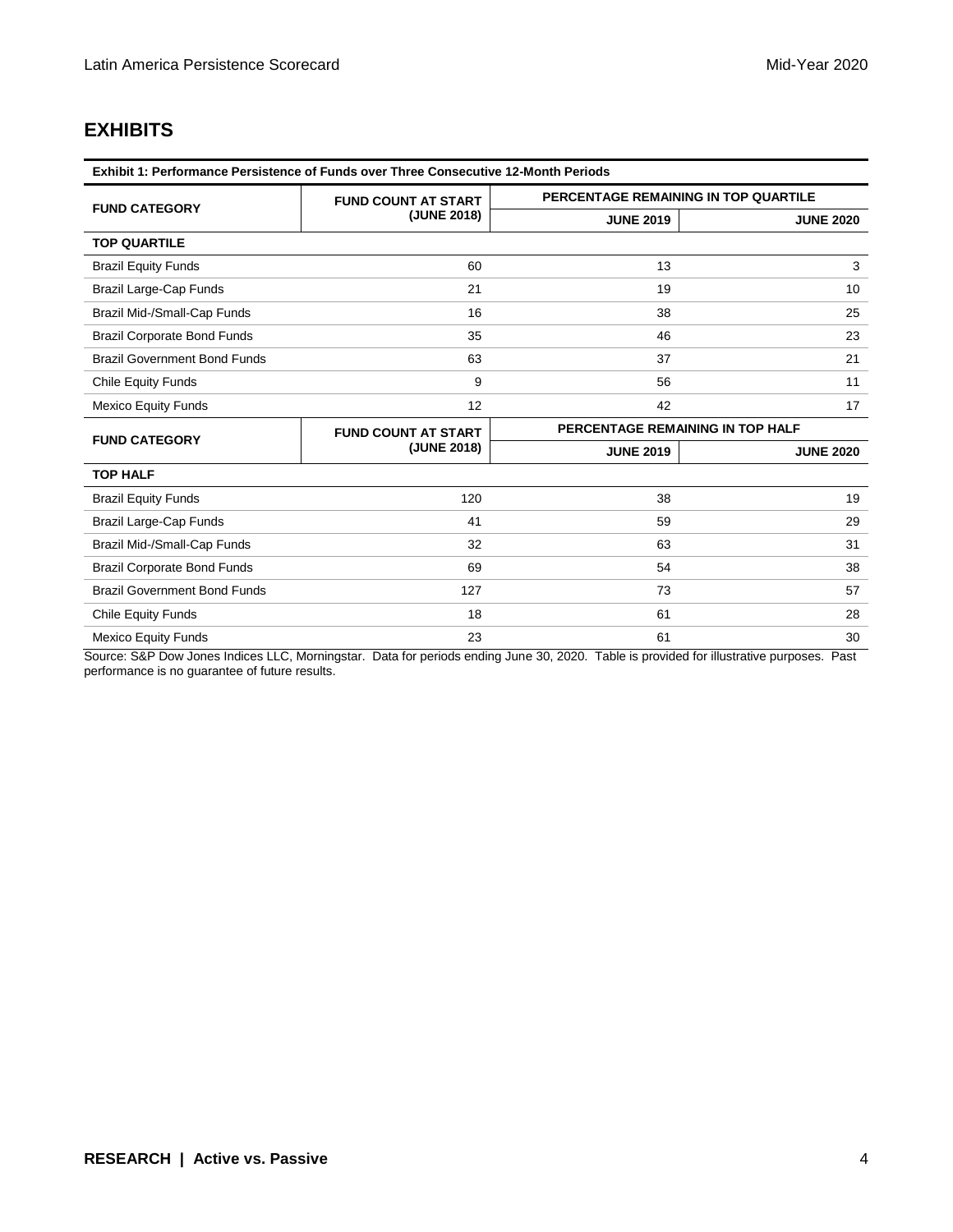| Exhibit 2: Performance Persistence of Funds over Five Consecutive 12-Month Periods |                            |                                      |                  |                  |                  |
|------------------------------------------------------------------------------------|----------------------------|--------------------------------------|------------------|------------------|------------------|
|                                                                                    | <b>FUND COUNT AT START</b> | PERCENTAGE REMAINING IN TOP QUARTILE |                  |                  |                  |
| <b>FUND CATEGORY</b>                                                               | (JUNE 2016)                | <b>JUNE 2017</b>                     | <b>JUNE 2018</b> | <b>JUNE 2019</b> | <b>JUNE 2020</b> |
| <b>TOP QUARTILE</b>                                                                |                            |                                      |                  |                  |                  |
| <b>Brazil Equity Funds</b>                                                         | 77                         | 13                                   | 1                | 1                | 1                |
| Brazil Large-Cap Funds                                                             | 20                         | 40                                   | 20               | 10               | 5                |
| Brazil Mid-/Small-Cap Funds                                                        | 18                         | 17                                   | 6                | 0                | 0                |
| Brazil Corporate Bond Funds                                                        | 33                         | 64                                   | 36               | 24               | 21               |
| <b>Brazil Government Bond Funds</b>                                                | 61                         | 39                                   | 25               | 21               | 11               |
| <b>Chile Equity Funds</b>                                                          | 10                         | 50                                   | 10               | 10               | $\Omega$         |
| <b>Mexico Equity Funds</b>                                                         | 11                         | 9                                    | 9                | 0                | 0                |
| <b>FUND CATEGORY</b>                                                               | <b>FUND COUNT AT START</b> | PERCENTAGE REMAINING IN TOP HALF     |                  |                  |                  |
|                                                                                    | (JUNE 2016)                | <b>JUNE 2017</b>                     | <b>JUNE 2018</b> | <b>JUNE 2019</b> | <b>JUNE 2020</b> |
| <b>TOP HALF</b>                                                                    |                            |                                      |                  |                  |                  |
| <b>Brazil Equity Funds</b>                                                         | 154                        | 37                                   | 18               | 10               | $\overline{7}$   |
| Brazil Large-Cap Funds                                                             | 39                         | 62                                   | 44               | 31               | 15               |
| Brazil Mid-/Small-Cap Funds                                                        | 35                         | 40                                   | 20               | 14               | 6                |
| <b>Brazil Corporate Bond Funds</b>                                                 | 78                         | 82                                   | 18               | 17               | 15               |
| <b>Brazil Government Bond Funds</b>                                                | 121                        | 62                                   | 47               | 40               | 31               |
| <b>Chile Equity Funds</b>                                                          | 20                         | 65                                   | 35               | 20               | 5                |
| <b>Mexico Equity Funds</b>                                                         | 22                         | 45                                   | 32               | 18               | 9                |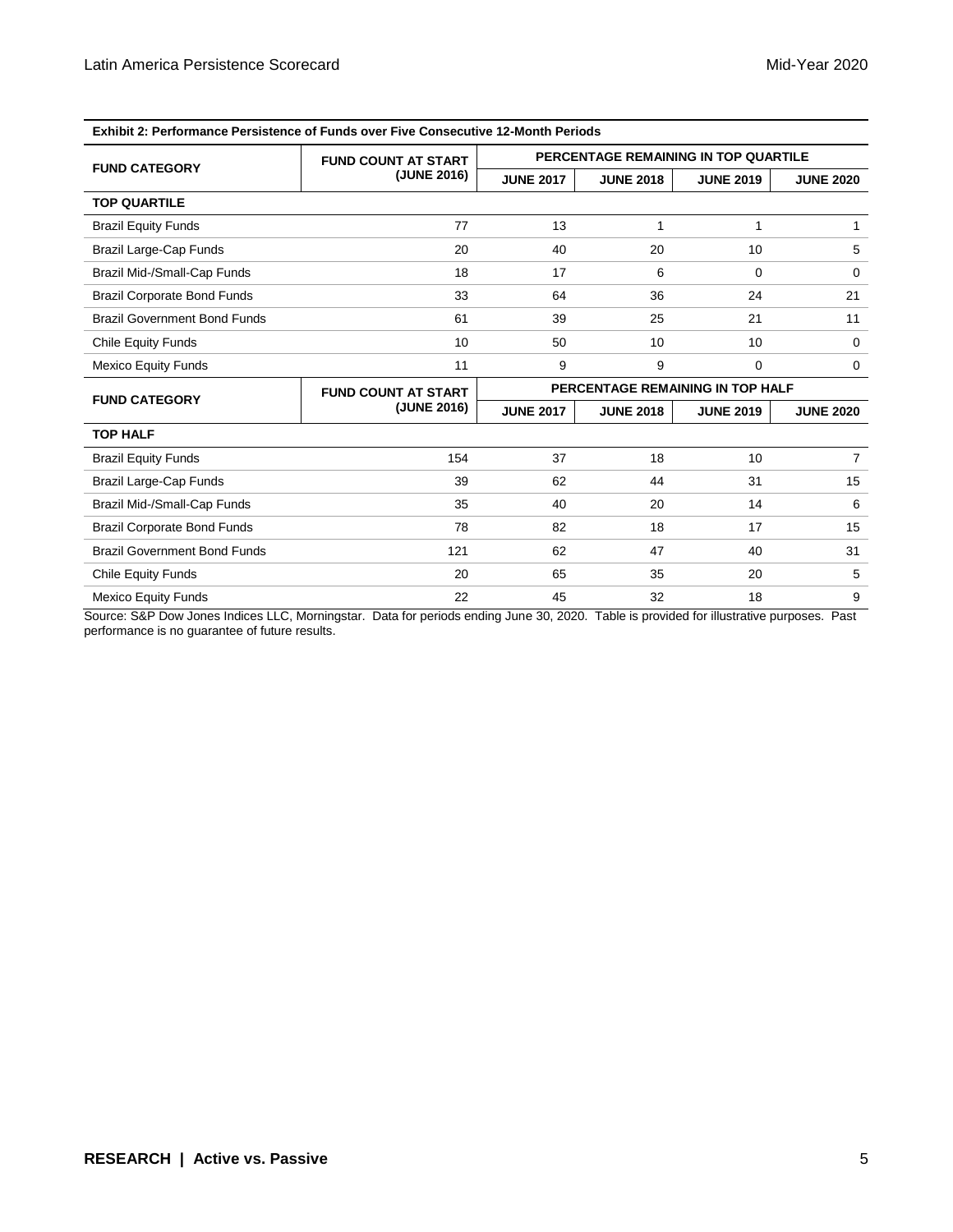| Exhibit 3: Three-Year Transition Matrix - Performance over Two Non-Overlapping Three-Year Periods (Based on Quartiles) |                                           |                               |                                         |            |                               |                                  |  |
|------------------------------------------------------------------------------------------------------------------------|-------------------------------------------|-------------------------------|-----------------------------------------|------------|-------------------------------|----------------------------------|--|
|                                                                                                                        |                                           | THREE-YEAR PERCENTAGE AT END  |                                         |            |                               |                                  |  |
| <b>QUARTILE</b>                                                                                                        | <b>FUND COUNT AT START</b><br>(JUNE 2017) | <b>1ST QUARTILE</b><br>$(\%)$ | <b>2ND QUARTILE 3RD QUARTILE</b><br>(%) | $(\%)$     | <b>4TH QUARTILE</b><br>$(\%)$ | <b>MERGED/</b><br>LIQUIDATED (%) |  |
| <b>BRAZIL EQUITY FUNDS</b>                                                                                             |                                           |                               |                                         |            |                               |                                  |  |
| 1st Quartile                                                                                                           | 60                                        | 48                            | 13                                      | 10         | 8                             | 20                               |  |
| 2nd Quartile                                                                                                           | 59                                        | 19                            | 29                                      | 20         | 15                            | 17                               |  |
| 3rd Quartile                                                                                                           | 59                                        | 7                             | 15                                      | 27         | 24                            | 27                               |  |
| 4th Quartile                                                                                                           | 60                                        | 2                             | 18                                      | 18         | 28                            | 33                               |  |
|                                                                                                                        | <b>BRAZIL LARGE-CAP FUNDS</b>             |                               |                                         |            |                               |                                  |  |
| 1st Quartile                                                                                                           | 18                                        | 33                            | 33                                      | 11         | 6                             | 17                               |  |
| 2nd Quartile                                                                                                           | 17                                        | 18                            | 18                                      | 35         | 12                            | 18                               |  |
| 3rd Quartile                                                                                                           | 17                                        | 18                            | 18                                      | 12         | 41                            | 12                               |  |
| 4th Quartile                                                                                                           | 18                                        | 17                            | 17                                      | 28         | 28                            | 11                               |  |
|                                                                                                                        | <b>BRAZIL MID-/SMALL-CAP FUNDS</b>        |                               |                                         |            |                               |                                  |  |
| 1st Quartile                                                                                                           | 14                                        | 14                            | 36                                      | 36         | 14                            | $\mathbf 0$                      |  |
| 2nd Quartile                                                                                                           | 13                                        | 54                            | 15                                      | $\pmb{0}$  | 31                            | 0                                |  |
| 3rd Quartile                                                                                                           | 13                                        | 8                             | 15                                      | 31         | 15                            | 31                               |  |
| 4th Quartile                                                                                                           | 14                                        | 14                            | 14                                      | 14         | 29                            | 29                               |  |
| <b>BRAZIL CORPORATE BOND FUNDS</b>                                                                                     |                                           |                               |                                         |            |                               |                                  |  |
| 1st Quartile                                                                                                           | 22                                        | 36                            | 9                                       | 0          | 5                             | 50                               |  |
| 2nd Quartile                                                                                                           | 21                                        | 0                             | 5                                       | 5          | 14                            | 76                               |  |
| 3rd Quartile                                                                                                           | 22                                        | 0                             | 23                                      | 32         | 9                             | 36                               |  |
| 4th Quartile                                                                                                           | 22                                        | 14                            | 9                                       | 14         | 23                            | 41                               |  |
| <b>BRAZIL GOVERNMENT BOND FUNDS</b>                                                                                    |                                           |                               |                                         |            |                               |                                  |  |
| 1st Quartile                                                                                                           | 52                                        | 67                            | 17                                      | 0          | $\overline{c}$                | 13                               |  |
| 2nd Quartile                                                                                                           | 52                                        | 6                             | 52                                      | 35         | 0                             | 8                                |  |
| 3rd Quartile                                                                                                           | 52                                        | 10                            | 15                                      | 50         | 13                            | 12                               |  |
| 4th Quartile                                                                                                           | 52                                        | 4                             | $\sqrt{2}$                              | $\sqrt{2}$ | 73                            | 19                               |  |
| <b>CHILE EQUITY FUNDS</b>                                                                                              |                                           |                               |                                         |            |                               |                                  |  |
| 1st Quartile                                                                                                           | 9                                         | 44                            | 11                                      | 0          | 33                            | 11                               |  |
| 2nd Quartile                                                                                                           | 9                                         | 11                            | 11                                      | 44         | 22                            | 11                               |  |
| 3rd Quartile                                                                                                           | 9                                         | 11                            | 11                                      | 22         | $\mathbf 0$                   | 56                               |  |
| 4th Quartile                                                                                                           | 10                                        | 10                            | 30                                      | $\pmb{0}$  | 20                            | 40                               |  |
| <b>MEXICO EQUITY FUNDS</b>                                                                                             |                                           |                               |                                         |            |                               |                                  |  |
| 1st Quartile                                                                                                           | 11                                        | 18                            | 27                                      | 18         | 27                            | 9                                |  |
| 2nd Quartile                                                                                                           | 10                                        | 30                            | 30                                      | 20         | $\pmb{0}$                     | 20                               |  |
| 3rd Quartile                                                                                                           | 10                                        | 30                            | 20                                      | 20         | 30                            | $\mathbf 0$                      |  |
| 4th Quartile                                                                                                           | 11                                        | 18                            | $\boldsymbol{9}$                        | $27\,$     | 36                            | 9                                |  |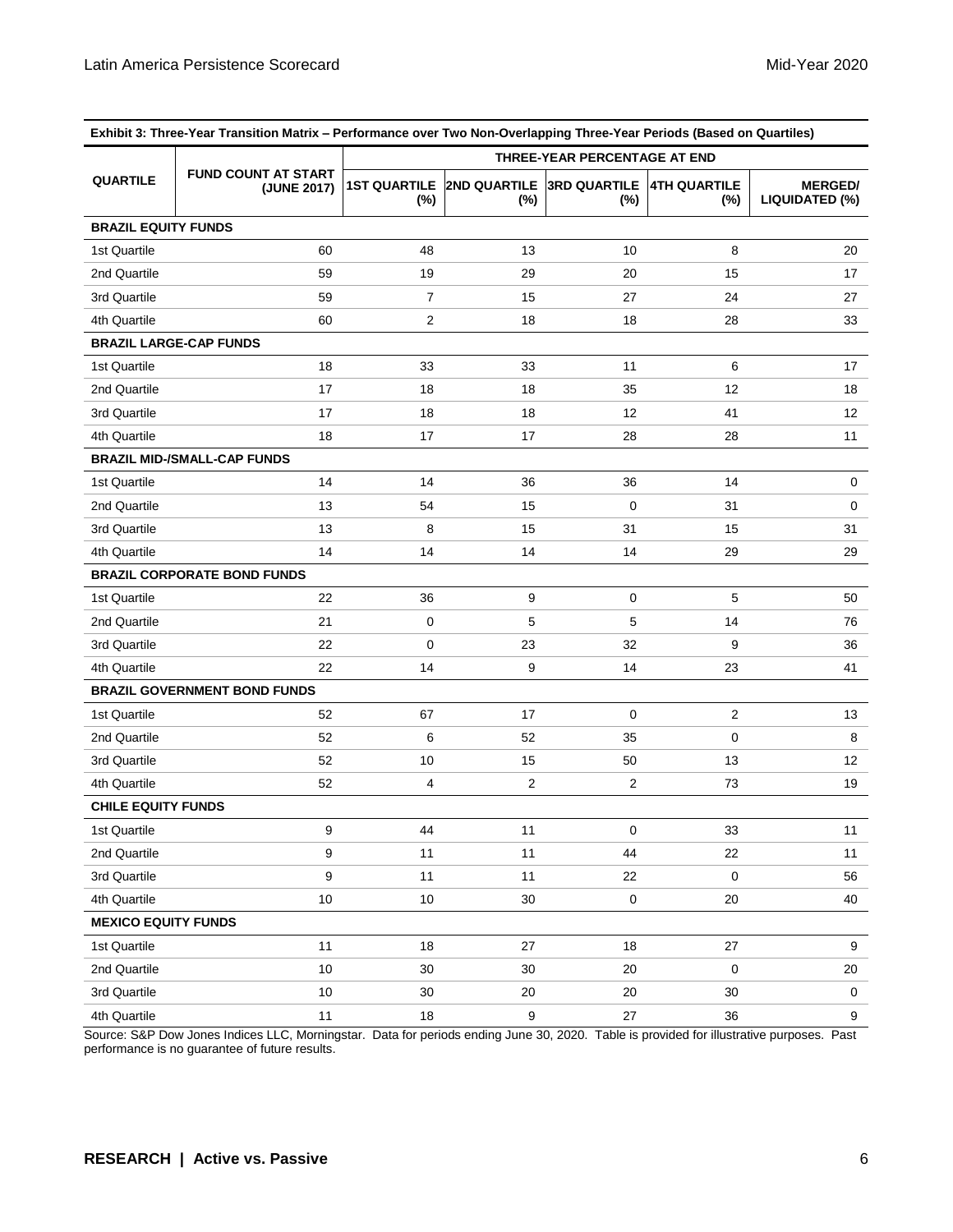| Exhibit 4: Three-Year Transition Matrix – Performance over Two Non-Overlapping Three-Year Periods (Based on Halves) |                            |                              |                        |                              |  |
|---------------------------------------------------------------------------------------------------------------------|----------------------------|------------------------------|------------------------|------------------------------|--|
|                                                                                                                     | <b>FUND COUNT AT START</b> | THREE-YEAR PERCENTAGE AT END |                        |                              |  |
| <b>HALF</b>                                                                                                         | (JUNE 2017)                | TOP HALF (%)                 | <b>BOTTOM HALF (%)</b> | <b>MERGED/LIQUIDATED (%)</b> |  |
| <b>BRAZIL EQUITY FUNDS</b>                                                                                          |                            |                              |                        |                              |  |
| <b>Top Half</b>                                                                                                     | 119                        | 55                           | 27                     | 18                           |  |
| <b>Bottom Half</b>                                                                                                  | 119                        | 21                           | 49                     | 30                           |  |
| <b>BRAZIL LARGE-CAP FUNDS</b>                                                                                       |                            |                              |                        |                              |  |
| Top Half                                                                                                            | 35                         | 51                           | 31                     | 17                           |  |
| <b>Bottom Half</b>                                                                                                  | 35                         | 34                           | 54                     | 11                           |  |
| <b>BRAZIL MID-/SMALL-CAP FUNDS</b>                                                                                  |                            |                              |                        |                              |  |
| <b>Top Half</b>                                                                                                     | 27                         | 59                           | 41                     | $\Omega$                     |  |
| <b>Bottom Half</b>                                                                                                  | 27                         | 26                           | 44                     | 30                           |  |
| <b>BRAZIL CORPORATE BOND FUNDS</b>                                                                                  |                            |                              |                        |                              |  |
| <b>Top Half</b>                                                                                                     | 43                         | 26                           | 12                     | 63                           |  |
| <b>Bottom Half</b>                                                                                                  | 44                         | 23                           | 39                     | 39                           |  |
| <b>BRAZIL GOVERNMENT BOND FUNDS</b>                                                                                 |                            |                              |                        |                              |  |
| <b>Top Half</b>                                                                                                     | 104                        | 71                           | 18                     | 11                           |  |
| <b>Bottom Half</b>                                                                                                  | 104                        | 15                           | 69                     | 15                           |  |
| <b>CHILE EQUITY FUNDS</b>                                                                                           |                            |                              |                        |                              |  |
| <b>Top Half</b>                                                                                                     | 18                         | 39                           | 50                     | 11                           |  |
| <b>Bottom Half</b>                                                                                                  | 19                         | 32                           | 21                     | 47                           |  |
| <b>MEXICO EQUITY FUNDS</b>                                                                                          |                            |                              |                        |                              |  |
| <b>Top Half</b>                                                                                                     | 21                         | 52                           | 33                     | 14                           |  |
| <b>Bottom Half</b>                                                                                                  | 21                         | 38                           | 57                     | 5                            |  |

**Exhibit 4: Three-Year Transition Matrix – Performance over Two Non-Overlapping Three-Year Periods (Based on Halves)**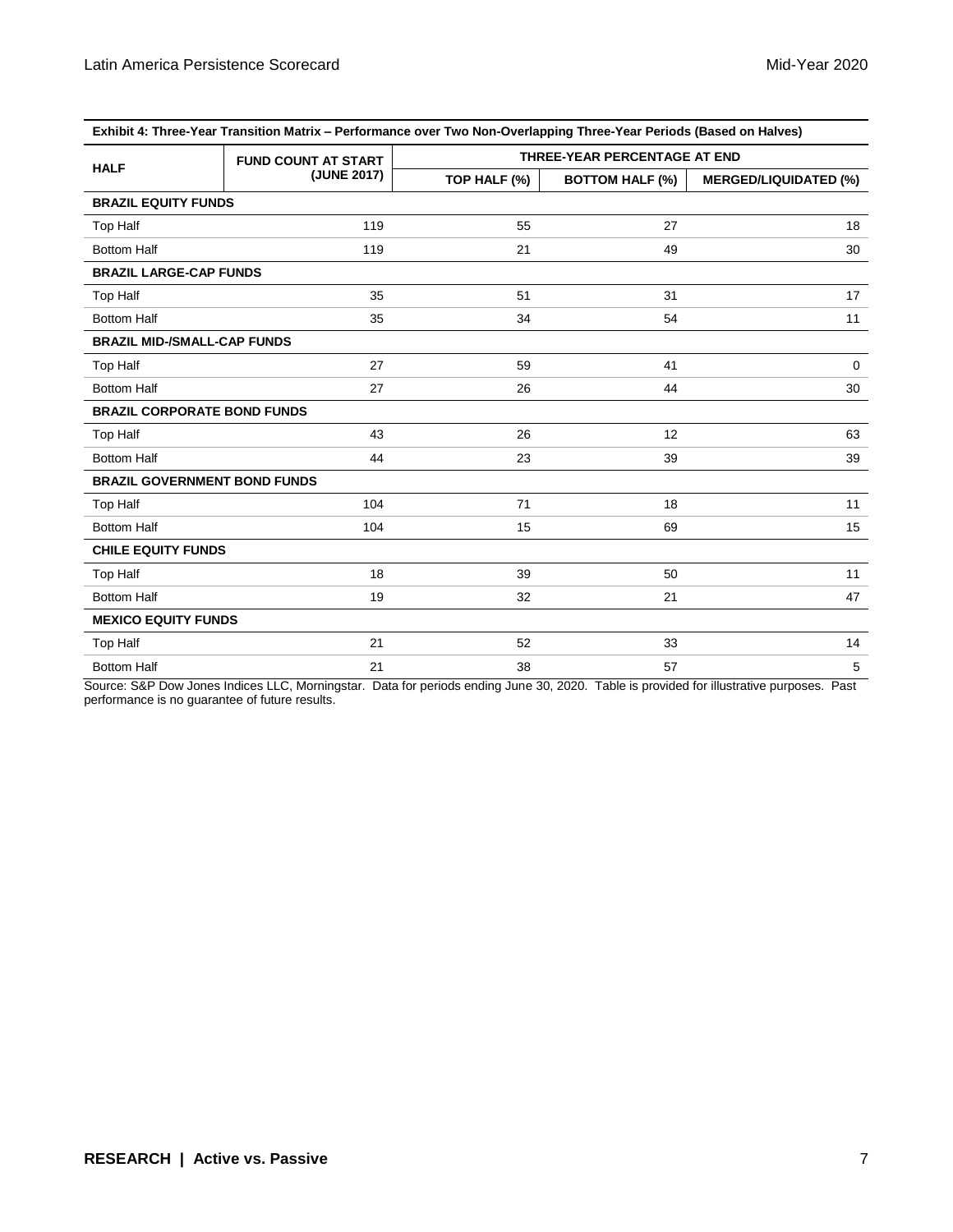| Exhibit 5: Five-Year Transition Matrix - Performance over Two Non-Overlapping Five-Year Periods (Based on Quartiles) |                                           |                                    |                        |                               |                            |                                  |  |
|----------------------------------------------------------------------------------------------------------------------|-------------------------------------------|------------------------------------|------------------------|-------------------------------|----------------------------|----------------------------------|--|
|                                                                                                                      |                                           | <b>FIVE-YEAR PERCENTAGE AT END</b> |                        |                               |                            |                                  |  |
| <b>QUARTILE</b>                                                                                                      | <b>FUND COUNT AT START</b><br>(JUNE 2015) | <b>1ST QUARTILE</b><br>(%)         | 2ND QUARTILE<br>$(\%)$ | <b>3RD QUARTILE</b><br>$(\%)$ | <b>4TH QUARTILE</b><br>(%) | <b>MERGED/</b><br>LIQUIDATED (%) |  |
| <b>BRAZIL EQUITY FUNDS</b>                                                                                           |                                           |                                    |                        |                               |                            |                                  |  |
| 1st Quartile                                                                                                         | 48                                        | 31                                 | 17                     | 13                            | 8                          | 31                               |  |
| 2nd Quartile                                                                                                         | 47                                        | 6                                  | 17                     | 9                             | 21                         | 47                               |  |
| 3rd Quartile                                                                                                         | 47                                        | 11                                 | 15                     | 26                            | 11                         | 38                               |  |
| 4th Quartile                                                                                                         | 48                                        | 10                                 | 10                     | 13                            | 21                         | 46                               |  |
|                                                                                                                      | <b>BRAZIL LARGE-CAP FUNDS</b>             |                                    |                        |                               |                            |                                  |  |
| 1st Quartile                                                                                                         | 14                                        | 64                                 | 0                      | 0                             | 29                         | $\overline{7}$                   |  |
| 2nd Quartile                                                                                                         | 14                                        | 7                                  | 43                     | 29                            | 0                          | 21                               |  |
| 3rd Quartile                                                                                                         | 14                                        | 0                                  | 21                     | 29                            | 21                         | 29                               |  |
| 4th Quartile                                                                                                         | 14                                        | 14                                 | 14                     | 29                            | 36                         | $\overline{7}$                   |  |
|                                                                                                                      | <b>BRAZIL MID-/SMALL-CAP FUNDS</b>        |                                    |                        |                               |                            |                                  |  |
| 1st Quartile                                                                                                         | 9                                         | 22                                 | 33                     | 11                            | 33                         | 0                                |  |
| 2nd Quartile                                                                                                         | 8                                         | 25                                 | 25                     | 13                            | 13                         | 25                               |  |
| 3rd Quartile                                                                                                         | 8                                         | 0                                  | 13                     | 13                            | 25                         | 50                               |  |
| 4th Quartile                                                                                                         | 9                                         | 22                                 | 0                      | 33                            | 0                          | 44                               |  |
| <b>BRAZIL CORPORATE BOND FUNDS</b>                                                                                   |                                           |                                    |                        |                               |                            |                                  |  |
| 1st Quartile                                                                                                         | 6                                         | 50                                 | 0                      | 0                             | 0                          | 50                               |  |
| 2nd Quartile                                                                                                         | 5                                         | 0                                  | 20                     | 40                            | 0                          | 40                               |  |
| 3rd Quartile                                                                                                         | 5                                         | 0                                  | 40                     | 20                            | 20                         | 20                               |  |
| 4th Quartile                                                                                                         | 6                                         | 0                                  | 0                      | $\mathbf 0$                   | 50                         | 50                               |  |
| <b>BRAZIL GOVERNMENT BOND FUNDS</b>                                                                                  |                                           |                                    |                        |                               |                            |                                  |  |
| 1st Quartile                                                                                                         | 37                                        | 57                                 | 16                     | 5                             | 0                          | 22                               |  |
| 2nd Quartile                                                                                                         | 37                                        | 11                                 | 46                     | 22                            | 0                          | 22                               |  |
| 3rd Quartile                                                                                                         | 37                                        | 14                                 | 14                     | 54                            | 8                          | 11                               |  |
| 4th Quartile                                                                                                         | 37                                        | 3                                  | 5                      | 0                             | 76                         | 16                               |  |
| <b>CHILE EQUITY FUNDS</b>                                                                                            |                                           |                                    |                        |                               |                            |                                  |  |
| 1st Quartile                                                                                                         | $\overline{7}$                            | 14                                 | 43                     | 14                            | 14                         | 14                               |  |
| 2nd Quartile                                                                                                         | $10\,$                                    | 0                                  | $\pmb{0}$              | 20                            | 10                         | 70                               |  |
| 3rd Quartile                                                                                                         | 9                                         | 11                                 | 11                     | 22                            | 11                         | 44                               |  |
| 4th Quartile                                                                                                         | $\boldsymbol{9}$                          | 33                                 | $\pmb{0}$              | $\mathbf 0$                   | 22                         | 44                               |  |
| <b>MEXICO EQUITY FUNDS</b>                                                                                           |                                           |                                    |                        |                               |                            |                                  |  |
| 1st Quartile                                                                                                         | 8                                         | 25                                 | $\pmb{0}$              | 38                            | 38                         | $\mathbf 0$                      |  |
| 2nd Quartile                                                                                                         | $\overline{7}$                            | 29                                 | 43                     | $\mathbf 0$                   | 14                         | 14                               |  |
| 3rd Quartile                                                                                                         | $\boldsymbol{7}$                          | 14                                 | 43                     | 14                            | 14                         | 14                               |  |
| 4th Quartile                                                                                                         | $\bf 8$                                   | 25                                 | $\pmb{0}$              | 38                            | 25                         | 13                               |  |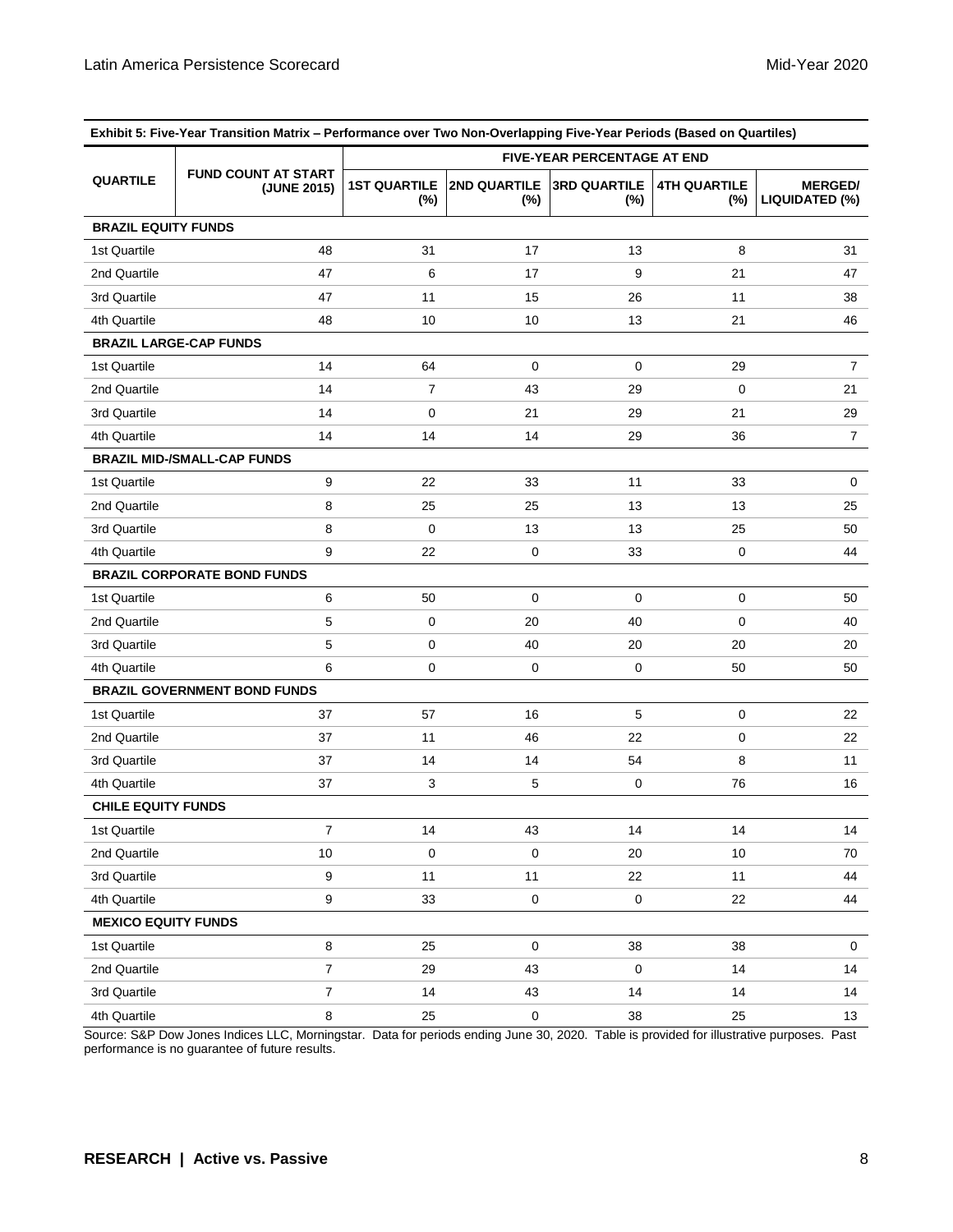| Exhibit 6: Five-Year Transition Matrix – Performance over Two Non-Overlapping Five-Year Periods (Based on Halves) |                            |              |                                    |                              |  |
|-------------------------------------------------------------------------------------------------------------------|----------------------------|--------------|------------------------------------|------------------------------|--|
|                                                                                                                   | <b>FUND COUNT AT START</b> |              | <b>FIVE-YEAR PERCENTAGE AT END</b> |                              |  |
| <b>HALF</b><br>(JUNE 2015)                                                                                        |                            | TOP HALF (%) | <b>BOTTOM HALF (%)</b>             | <b>MERGED/LIQUIDATED (%)</b> |  |
| <b>BRAZIL EQUITY FUNDS</b>                                                                                        |                            |              |                                    |                              |  |
| Top Half                                                                                                          | 95                         | 36           | 25                                 | 39                           |  |
| <b>Bottom Half</b>                                                                                                | 95                         | 23           | 35                                 | 42                           |  |
| <b>BRAZIL LARGE-CAP FUNDS</b>                                                                                     |                            |              |                                    |                              |  |
| <b>Top Half</b>                                                                                                   | 28                         | 57           | 29                                 | 14                           |  |
| <b>Bottom Half</b>                                                                                                | 28                         | 25           | 57                                 | 18                           |  |
| <b>BRAZIL MID-/SMALL-CAP FUNDS</b>                                                                                |                            |              |                                    |                              |  |
| <b>Top Half</b>                                                                                                   | 17                         | 53           | 35                                 | 12                           |  |
| <b>Bottom Half</b>                                                                                                | 17                         | 18           | 35                                 | 47                           |  |
| <b>BRAZIL CORPORATE BOND FUNDS</b>                                                                                |                            |              |                                    |                              |  |
| Top Half                                                                                                          | 11                         | 36           | 18                                 | 45                           |  |
| <b>Bottom Half</b>                                                                                                | 11                         | 18           | 45                                 | 36                           |  |
| <b>BRAZIL GOVERNMENT BOND FUNDS</b>                                                                               |                            |              |                                    |                              |  |
| <b>Top Half</b>                                                                                                   | 74                         | 65           | 14                                 | 22                           |  |
| <b>Bottom Half</b>                                                                                                | 74                         | 18           | 69                                 | 14                           |  |
| <b>CHILE EQUITY FUNDS</b>                                                                                         |                            |              |                                    |                              |  |
| <b>Top Half</b>                                                                                                   | 17                         | 24           | 29                                 | 47                           |  |
| <b>Bottom Half</b>                                                                                                | 18                         | 28           | 28                                 | 44                           |  |
| <b>MEXICO EQUITY FUNDS</b>                                                                                        |                            |              |                                    |                              |  |
| <b>Top Half</b>                                                                                                   | 15                         | 47           | 47                                 | $\overline{7}$               |  |
| <b>Bottom Half</b>                                                                                                | 15                         | 40           | 47                                 | 13                           |  |

| Exhibit 6: Five-Year Transition Matrix – Performance over Two Non-Overlapping Five-Year Periods (Based on Halves) |  |
|-------------------------------------------------------------------------------------------------------------------|--|
|                                                                                                                   |  |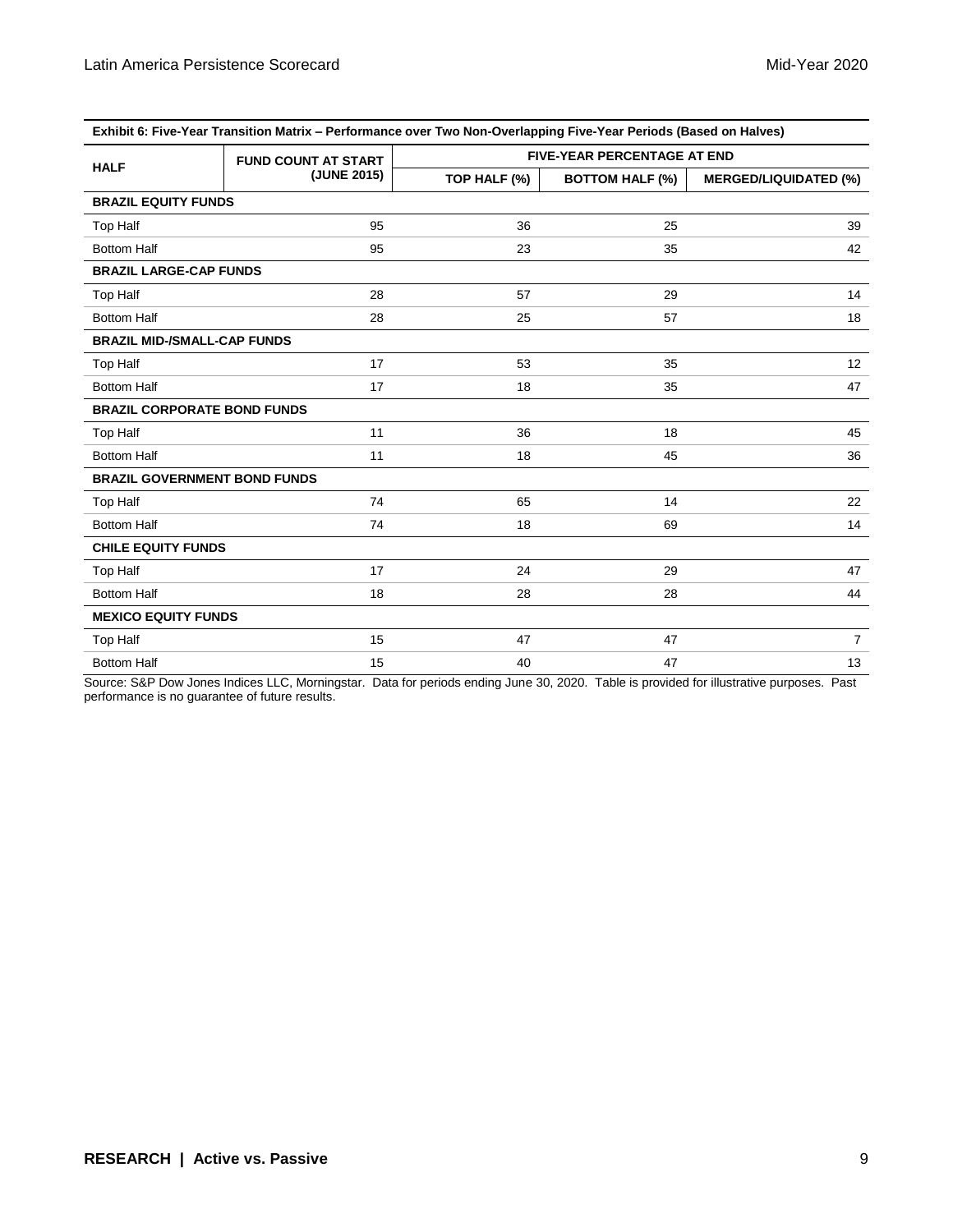| <b>S&amp;P DJI RESEARCH CONTRIBUTORS</b> |                           |                                  |  |  |  |
|------------------------------------------|---------------------------|----------------------------------|--|--|--|
| Sunjiv Mainie, CFA, CQF                  | Global Head               | sunjiv.mainie@spglobal.com       |  |  |  |
| Jake Vukelic                             | <b>Business Manager</b>   | jake.vukelic@spglobal.com        |  |  |  |
| <b>GLOBAL RESEARCH &amp; DESIGN</b>      |                           |                                  |  |  |  |
| <b>AMERICAS</b>                          |                           |                                  |  |  |  |
| Gaurav Sinha                             | Americas Head             | gaurav.sinha@spglobal.com        |  |  |  |
| Laura Assis                              | Analyst                   | laura.assis@spglobal.com         |  |  |  |
| Cristopher Anguiano, FRM                 | Analyst                   | cristopher.anguiano@spglobal.com |  |  |  |
| Nazerke Bakytzhan, PhD                   | Senior Analyst            | nazerke.bakytzhan@spglobal.com   |  |  |  |
| Smita Chirputkar                         | <b>Director</b>           | smita.chirputkar@spglobal.com    |  |  |  |
| Rachel Du                                | Senior Analyst            | rachel.du@spglobal.com           |  |  |  |
| Bill Hao                                 | Director                  | wenli.hao@spglobal.com           |  |  |  |
| Qing Li                                  | Director                  | ging.li@spglobal.com             |  |  |  |
| Berlinda Liu, CFA                        | Director                  | berlinda.liu@spglobal.com        |  |  |  |
| Lalit Ponnala, PhD                       | Director                  | lalit.ponnala@spglobal.com       |  |  |  |
| Maria Sanchez, CIPM                      | <b>Associate Director</b> | maria.sanchez@spglobal.com       |  |  |  |
| Hong Xie, CFA                            | <b>Senior Director</b>    | hong.xie@spglobal.com            |  |  |  |
| <b>APAC</b>                              |                           |                                  |  |  |  |
| Priscilla Luk                            | <b>APAC Head</b>          | priscilla.luk@spglobal.com       |  |  |  |
| Arpit Gupta                              | Senior Analyst            | arpit.gupta1@spglobal.com        |  |  |  |
| Akash Jain                               | Associate Director        | akash.jain@spglobal.com          |  |  |  |
| Anurag Kumar                             | Senior Analyst            | anurag.kumar@spglobal.com        |  |  |  |
| Xiaoya Qu                                | Senior Analyst            | xiaoya.qu@spglobal.com           |  |  |  |
| Yan Sun                                  | Senior Analyst            | yan.sun@spglobal.com             |  |  |  |
| Tim Wang                                 | Senior Analyst            | tim.wang@spglobal.com            |  |  |  |
| Liyu Zeng, CFA                           | Director                  | liyu.zeng@spglobal.com           |  |  |  |
| <b>EMEA</b>                              |                           |                                  |  |  |  |
| Andrew Innes                             | <b>EMEA Head</b>          | andrew.innes@spglobal.com        |  |  |  |
| Alberto Allegrucci, PhD                  | Senior Analyst            | alberto.allegrucci@spglobal.com  |  |  |  |
| Leonardo Cabrer, PhD                     | <b>Associate Director</b> | leonardo.cabrer@spglobal.com     |  |  |  |
| Andrew Cairns, CFA                       | Associate Director        | andrew.cairns@spglobal.com       |  |  |  |
| Rui Li, ACA                              | Senior Analyst            | rui.li@spglobal.com              |  |  |  |
| Jingwen Shi, PhD                         | Senior Analyst            | jingwen.shi@spglobal.com         |  |  |  |
| <b>INDEX INVESTMENT STRATEGY</b>         |                           |                                  |  |  |  |
| Craig J. Lazzara, CFA                    | Global Head               | craig.lazzara@spglobal.com       |  |  |  |
| Chris Bennett, CFA                       | Director                  | chris.bennett@spglobal.com       |  |  |  |
| Fei Mei Chan                             | Director                  | feimei.chan@spglobal.com         |  |  |  |
| Tim Edwards, PhD                         | <b>Managing Director</b>  | tim.edwards@spglobal.com         |  |  |  |
| Anu R. Ganti, CFA                        | <b>Senior Director</b>    | anu.ganti@spglobal.com           |  |  |  |
| Sherifa Issifu                           | Associate                 | sherifa.issifu@spglobal.com      |  |  |  |